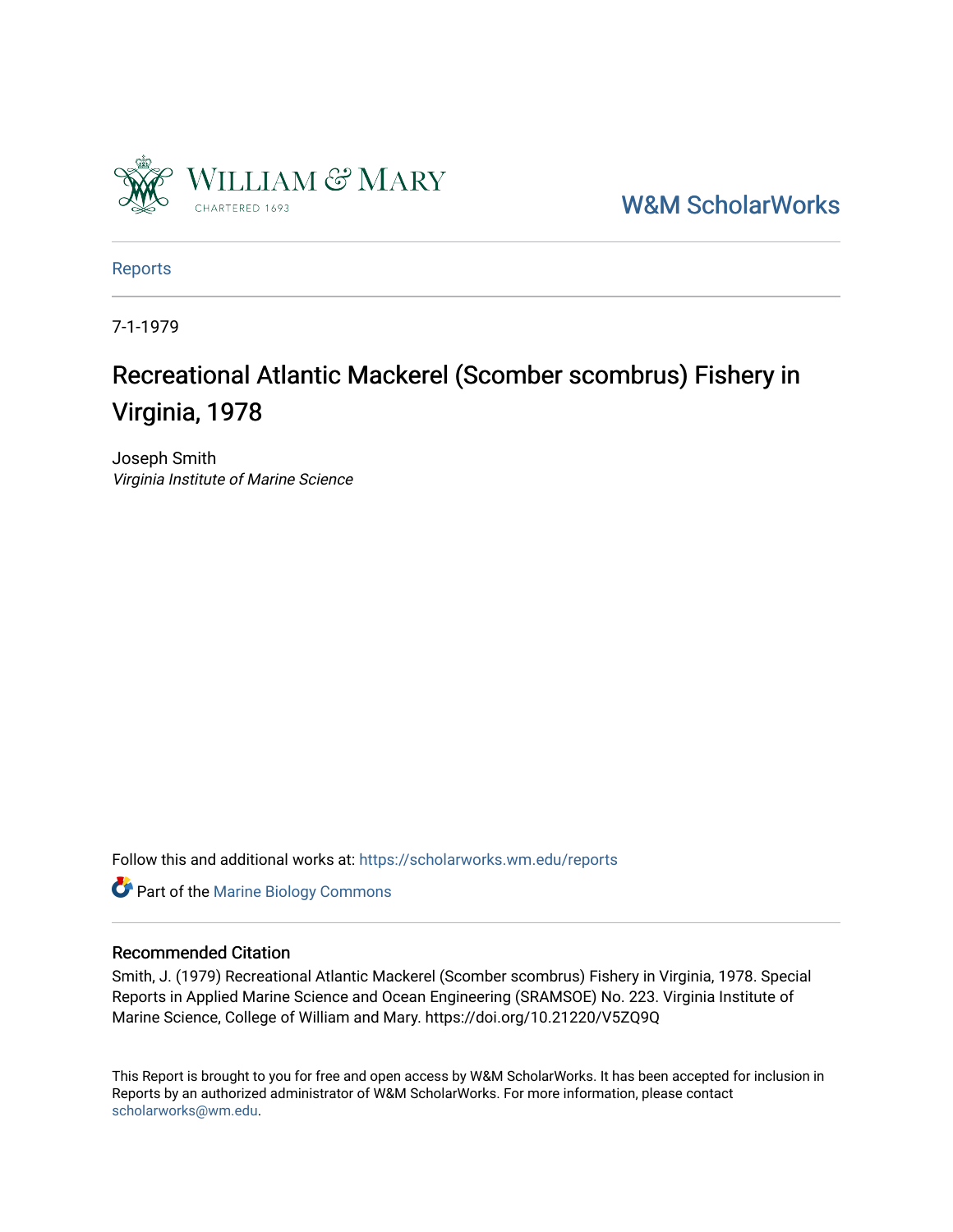## RECREATIONAL ATLANTIC MACKEREL (SCOMBER SCOMBRUS) FISHERY IN VIRGINIA, 1978

Joseph w. Smith



Department of Ichthyology Virginia Institute of Marine Science School of Marine Science College of William and Mary Gloucester Point, Virginia 23062

July 1979

Specia1 Reports In Applied Marine Science and Ocean Engineering Number 223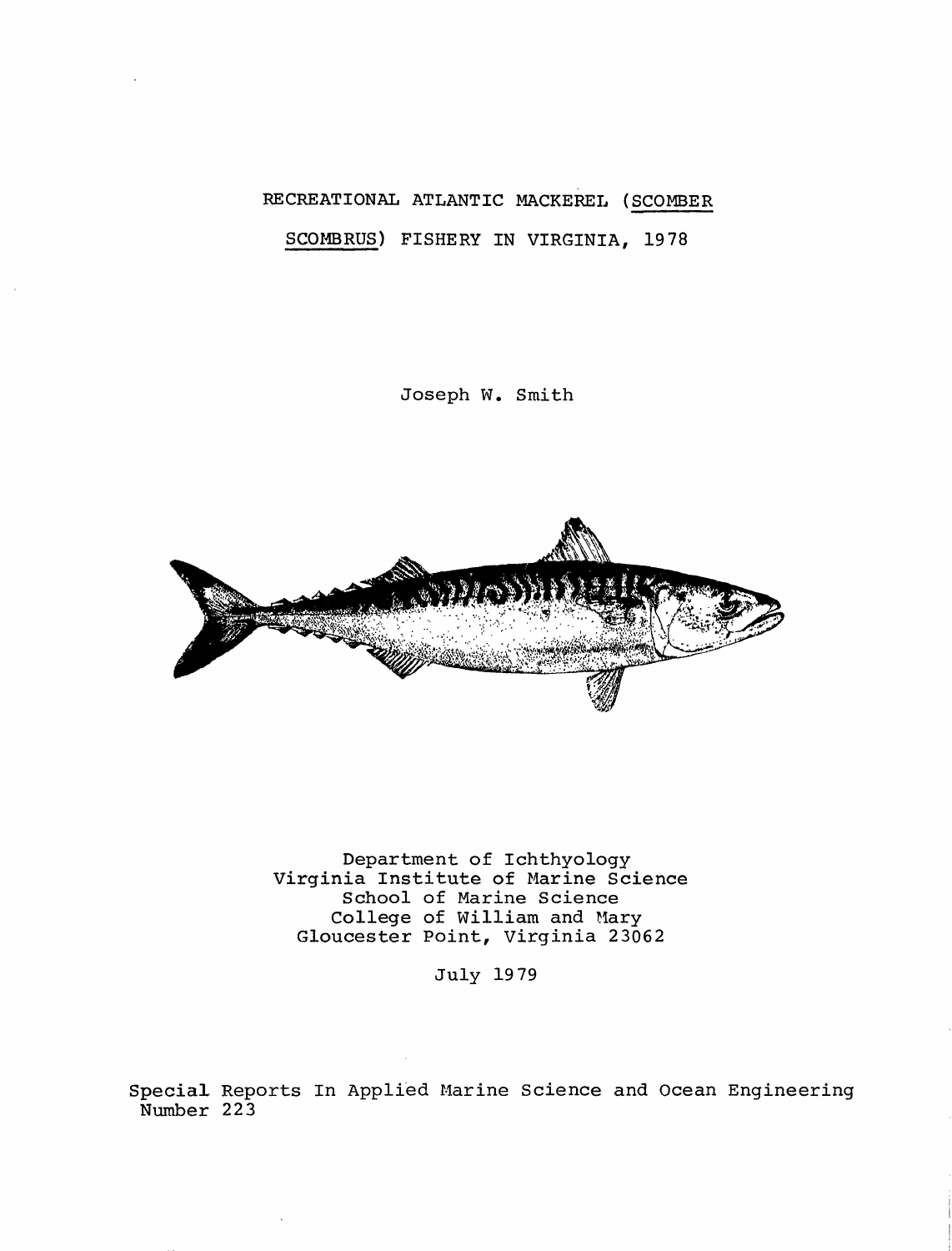#### Recreational Atlantic Mackerel (Scomber scombrus)

Fishery in Virginia, 1978

by

Joseph w. Smith Department of Ichthyology Virginia Institute of Marine Science School of Marine Science College of William and Mary Gloucester Point, Virginia 23062

#### ABSTRACT

A sport fishery survey at Rudee Inlet, Lynnhaven Inlet, and Wachapreague, Virginia during February-Mid April 1978 was conducted by telephone interview and intercept census of returning vessels. The 1978 Atlantic mackerel fishing season was regarded as very poor by the fishermen and of brief duration. The abnormally cold spring of 1978 was responsible for the mackerel low abundance in the Virginia fishing area. Seasurface isotherm data and a cooperative trawl-hydroacoustic cruise by USSR R/V Argus confirmed the northward movement of mackerel through the Chesapeake Bight via warmer offshore waters rather than coming to the inshore fishing areas.

Recreational fishing for Atlantic mackerel is very limited off Virginia ports. Unsettled weather and sea water isotherm are the factors controlling the success of the local season. FCZ catch data must be complimented by territorial sea catch data for rational apportionment of quotas under the provisions of FCMA, particularly in states north of Virginia.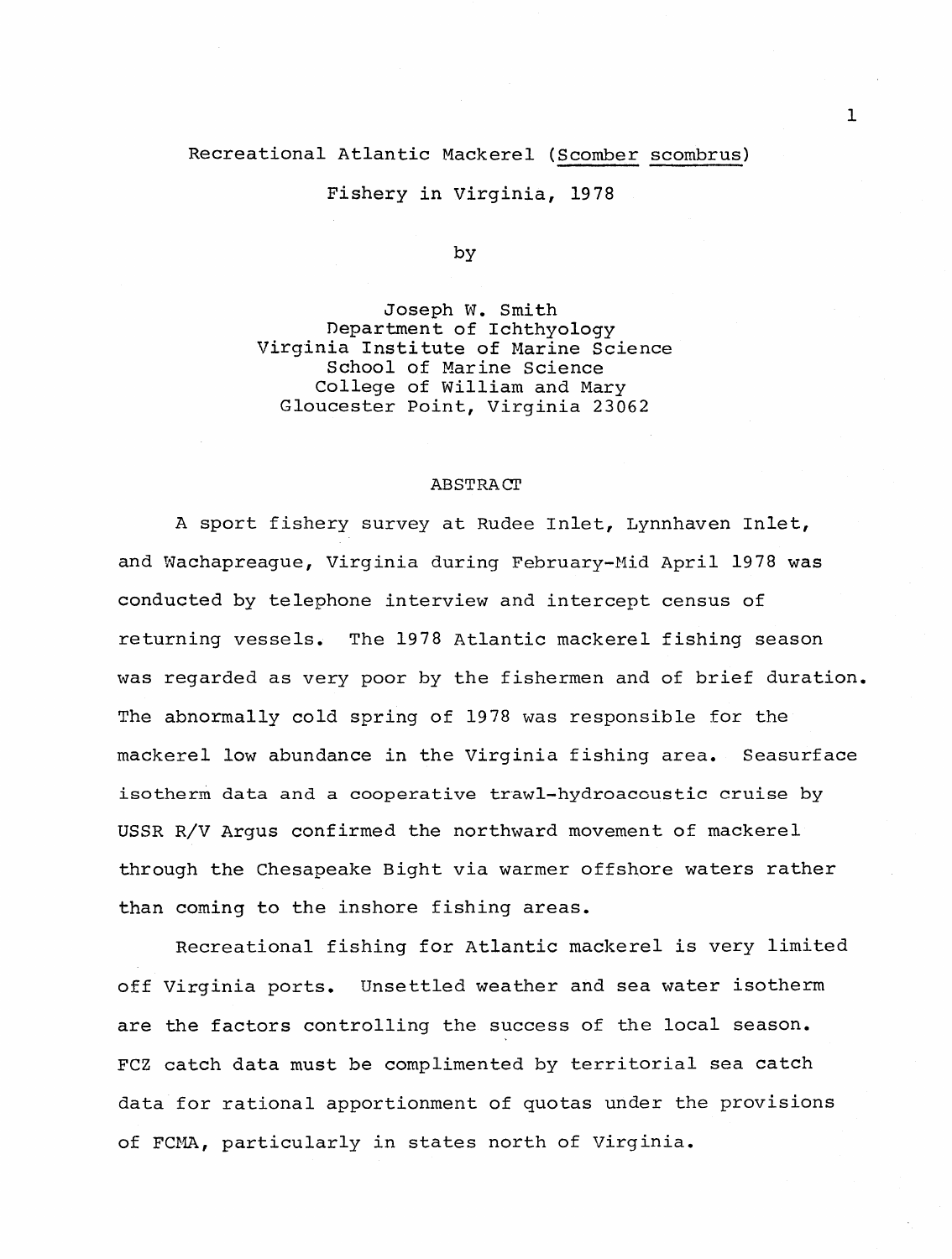The Atlantic mackerel, Scomber scombrus, occurs along the east coast of North America from Labrador (Parsons 1970) to North Carolina (Hildebrand and Schroeder 1927). Sette (1950) was first to propose the existance of a northern and southern stock. The northern contingent appears off the southern New England coast in mid-May, moves steadily northward and summers in the Gulf of St. Lawrence. Following a southernly fall migration, this stock withdraws from the coast by November or December (Sette 1950). The southern contingent, which is dealt with herein, appears off the Cape Hatteras to Virginia coastline between the end of March to mid-April (Hildebrand and Schroeder 1927). The stock migrates steadily northward with maximum spawning occurring in May along the New Jersey to Long Island coast (Sette 1950). After summering in the Gulf of Maine, this contingent moves south, then west and disappears into offshore waters near Block Island in October (Hoy and Clark 1967).

In recent years (1973-1977) the size of the spawning stock of Atlantic mackerel has undergone a precipitous decline (Fig. l; ICNAF statistics). Concurrently, the strength of the 1976 and 1977 year classes were poor (Fig. 1). Although the relationship between size of spawning stock and recruitment is little understood for Atlantic mackerel, management of the present spawning stock has been deemed necessary.

The recently enacted Fishery Conservation and Management Act of 1976 allows for the implementation of Fishery Management Plans (FMP) to protect adequate spawning stocks. The final FMP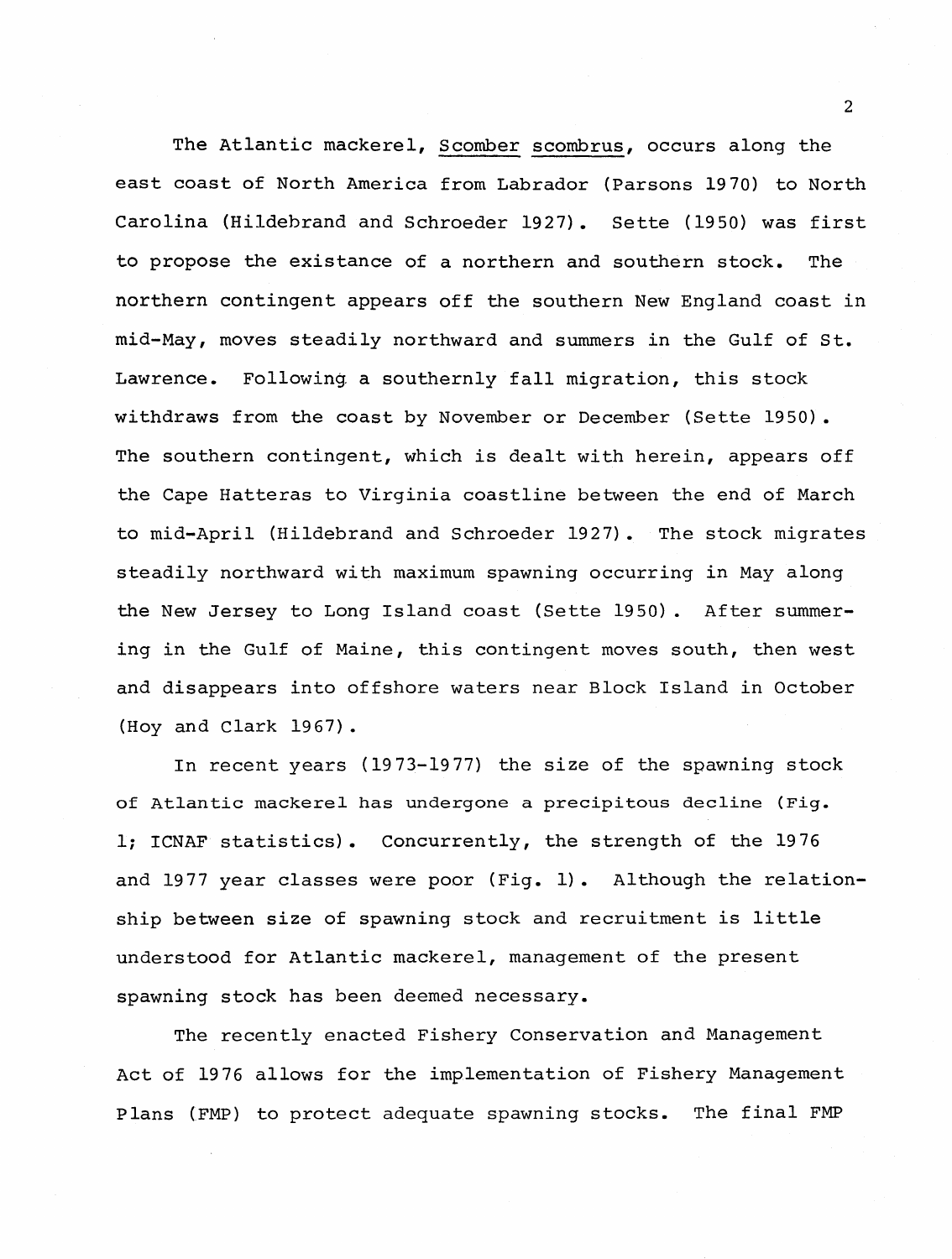for Atlantic mackerel drafted in May, 1978 permits a total harvest of 9,200 metric tons in the Fishery conservation Zone (FCZ). Allocations are as follows: 3,500 metric tons to domestic commercial fishermen, 4,500 mt to domestic recreational fishermen, and 1,500 mt incidental catch to foreign fishers.

The recreational catch of Atlantic mackerel has been significantly greater than the United States commercial landings for about the last two decades (Table 1). The purpose of this survey was to obtain a measure of total catch, fishing effort, and fishing season for Atlantic mackerel caught off Virginia by sportfishermen.

#### METHODS

February 22, 1978 was randomly preselected as the starting date of the survey. Every third successive day was then designated as a sampling date. April 14 was the last sampling day. Past experience and presurvey telephone interviews indicated that Lynnhaven Inlet, Rudee Inlet, and Wachapreague were the major ports participating in the recreational Atlantic mackerel fishery in Virginia. These ports were contacted by telephone either one day prior to or on the morning of each sampling date to ascertain if and/or how many recreational vessels left port seeking mackerel. Efforts were made to meet incoming vessels dockside and to collect total effort and catch estimates along with biological catch data.

Water temperatures in the Chesapeake Bight during the study period were obtained from the National Weather Services' satellite sea surface temperature charts.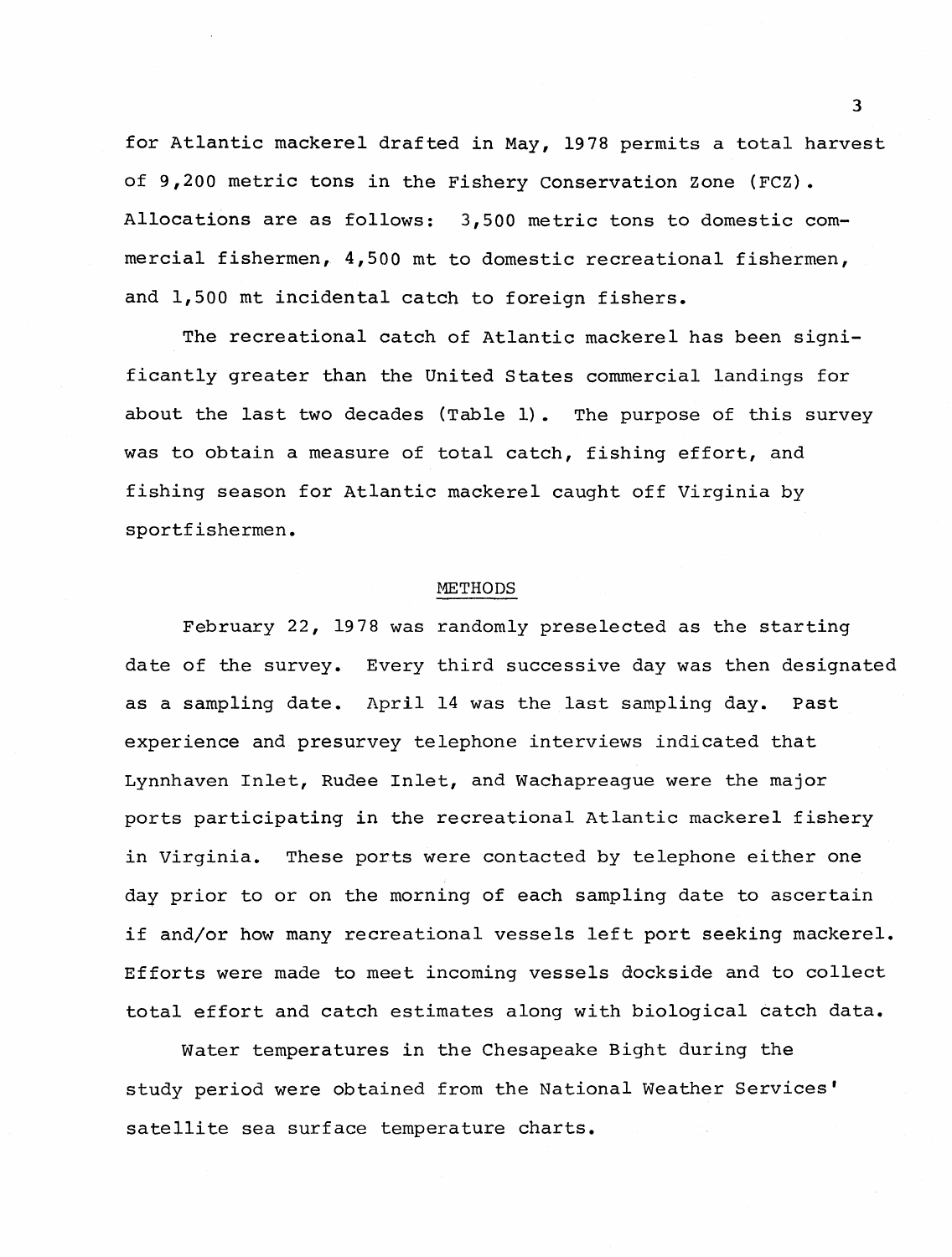#### RESULTS

Telephone interviews with marina personnel indicated that due to adverse weather conditions (windy and cold) no vessels had left the ports of Lynnhaven, Rudee, or Wachapreague between February 22 and March 21, seeking mackerel. There was one unconfirmed report from a Virginia Beach tackle dealer of a mackerel catch in mid-January in North Carolina waters.

A headboat<sup>1</sup> from Lynnhaven landed the first 1978 catch of mackerel in Virginia on March 24. An estimated 3,400 pounds of mackerel were caught several miles offshore of Oregon Inlet, NC. The catch however was made strictly for commercial purposes. In this type of venture, the fishing party is composed of aquaintances of the captain and/or marina operator. In return for their fishing efforts, the fishermen are paid a small portion of the catch. The remainder of the catch is then sold to a local seafood dealer. One vessel of this type operated from Lynnhaven during the 1978 mackerel season. In past years, a similar enterprise operated from Rudee, however this captain did not participate in the 1978 mackerel fishery.

On the evening of March 24, a local television fishing program conveyed the news of that day's mackerel catch. Wind and rain prevented vessels from leaving Lynnhaven and Rudee on the weekend of March 25 and 26. At this point, it was apparent that the 1978 mackerel season in Virginia would be of extremely short duration. Daily telephone contacts with marina operators were kept for the remainder of the survey.

<sup>&</sup>lt;sup>1</sup>Recreational fishing boat where anglers pay for a day's fishing on a per person basis.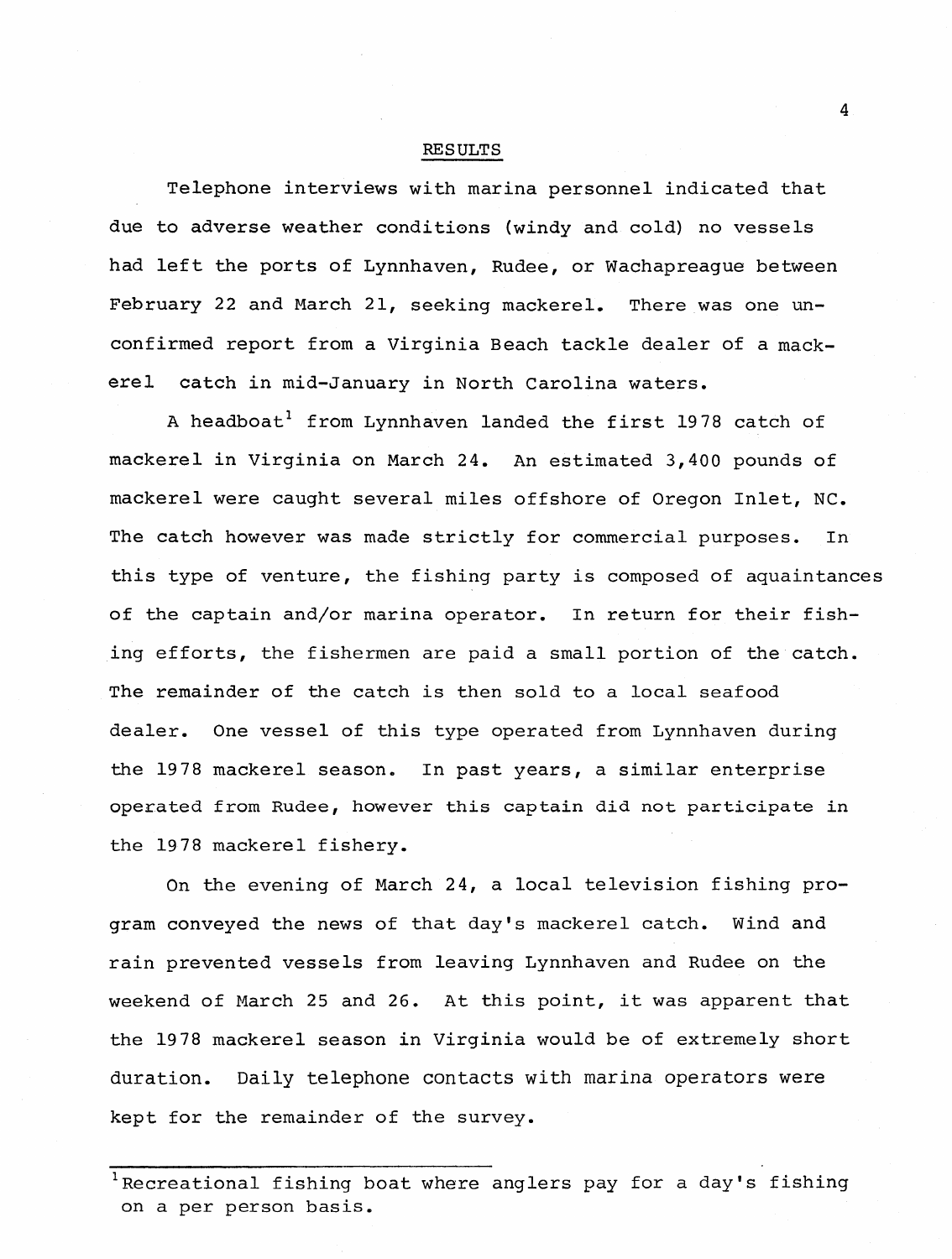A summary of information gathered via telephone and personal interviews with captains and marina operators at Lynnhaven and Rudee for the remainder of the 1978 mackerel season is shown (Table 2).

After Sunday April 2, headboats and charters out of Lynnhaven and Rudee ceased fishing for mackerel. Following this. date, the captains of the above vessels from Rudee fished the offshore wrecks for tautog (Tautoga onitis).

Telephone and personal interviews with the marina operator at Wachapreague indicated mackerel were landed at this port from April 8 through April 13. Five to six charter boats with parties of 5-6 persons fished each of the above days. The parties were primarily interested in fishing for the early run of summer flounder (Paralichthys dentatus). Flounder fishing was poor however, and the parties were persuaded by the captains to fish for mackerel. Each charter vessel during this period landed an estimated 300 pounds of mackerel. Large schools of mackerel were reported from just outside of Wachpreague Inlet to approximately one mile offshore. By April 14, flounder fishing improved and the charters directed their efforts towards this species. Also on this date, the Wachapreague marina operator reported that the year's initial catch of mackerel was made at Indian River, Delaware.

Headboat captains and marina operators at Lynnhaven and Rudee indicated that a large majority of the persons participating in the recreational mackerel fishery at these ports are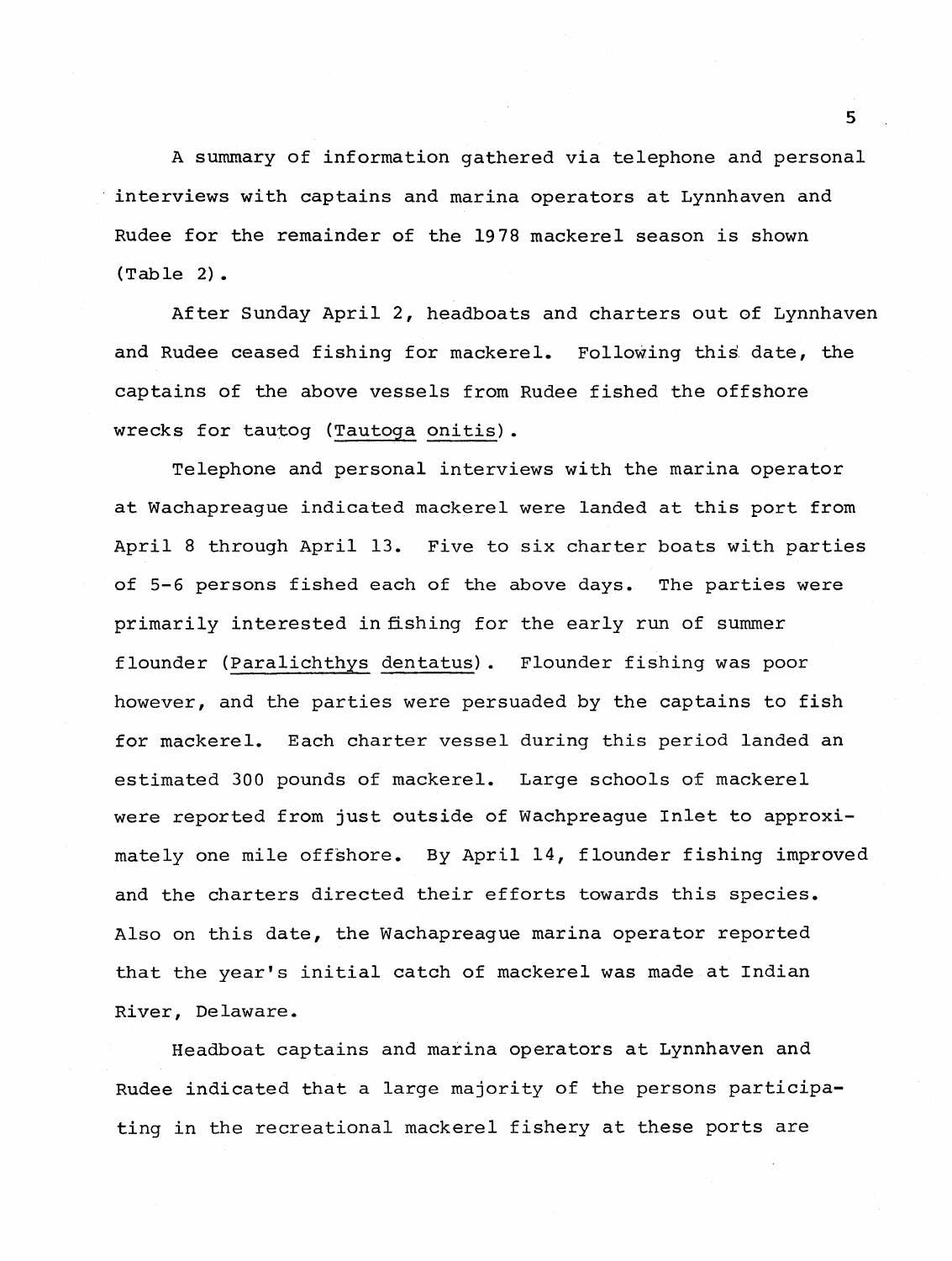residents of the Tidewater Virginia area. They may be properly ·characterized as fishermen seeking the first available species of the new year. Conversely, fishing parties that caught mackerel out of Wachapreague in 1978 were generally from neighboring mid-Altantic states (Maryland, Delaware, Pennsylvania and Washington, DC). Mackerel were an alternate catch for these parties, since flounder was the target species of the charter.

Headboats from Lynnhaven and Rudee charged \$15.00/head, while charters from Rudee were \$231 /8 hr day. Charter boats from Wachapreague charged \$140/8 hr day.

Sea surface temperatures for the Chesapeake Bight during the survey period are shown (Figs. 2A-H).

#### DISCUSSION

1978 was an extremely poor year for the Virginia recreational mackerel fishery. Captains and marina operators at Lynnhaven and Rudee generally regarded their catches as poor. Mackerel generally occurred in "small pods" in contrast to the large schools encountered in previous years.

It appears that the abnormally cold spring of 1978 was responsible for the low abundance of mackerel in Virginia's nearshore waters. In his extensive study of the Atlantic mackerel populations on our East coast, Sette (1950) concluded that "water colder than 7° or 8° C forms a temperature barrier to the northward advance of the mackerel, but the warming of the water to this point does not necessarily attract fish along their northward migration." Between February 17 and March 20, 1978 the 5° C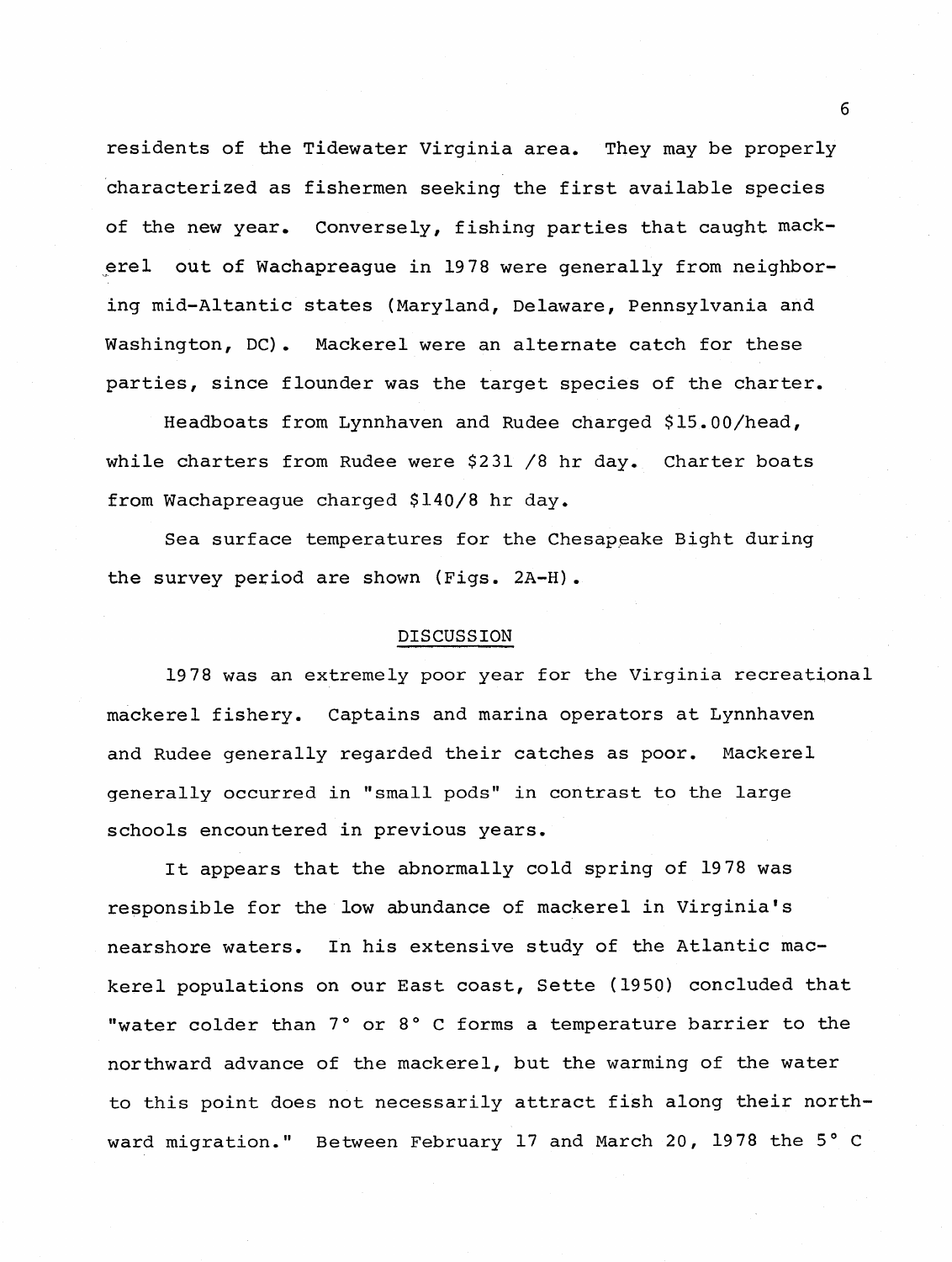isotherm hoovered near or below the VA-NC state line (Figs. 2A-E). By March 23-27, the 7° C isotherm had advanced slightly north of this point (Fig. 2F). Virginia's initial catch of mackerel was landed during this period and was caught several miles off Oregon Inlet, NC. Catches during the following week (up to April 2) were generally made between Oregon Inlet and 5-10 miles south-southeast of Rudee.

Concurrent with this survey, a trawl-hydroacoustic cruise was conducted by the USSR R/V ARGUS from George's Bank to Cape Hatteras (Cruise No. 78-01). One objective of this joint USA-USSR project was to investigate the winter distribution of Atlantic mackerel. Cruise results showed that substantial catches of mackerel were made on the outer portion of the continental shelf between Washington and Norfolk canyons on March 17-21, 19 78.

From the above information, it is suggested that the northward movement of mackerel through the Chesapeake Bight in spring 1978 proceeded via warmer offshore waters. A major portion of the population was probably north of Cape Henry by the time nearshore waters had warmed to  $7^\circ$  - 10° C (Fig. 2G). Consequently, the inshore movement of mackerel occurred along Eastern Shore, Virginia, as witnessed by the large schools fished near Wachapreague during the second week of April.

Recreational participation in the 1978 Virginia mackerel fishery was extremely limited. One recreational headboat operated from Lynnhaven, while two headboats and one charter boat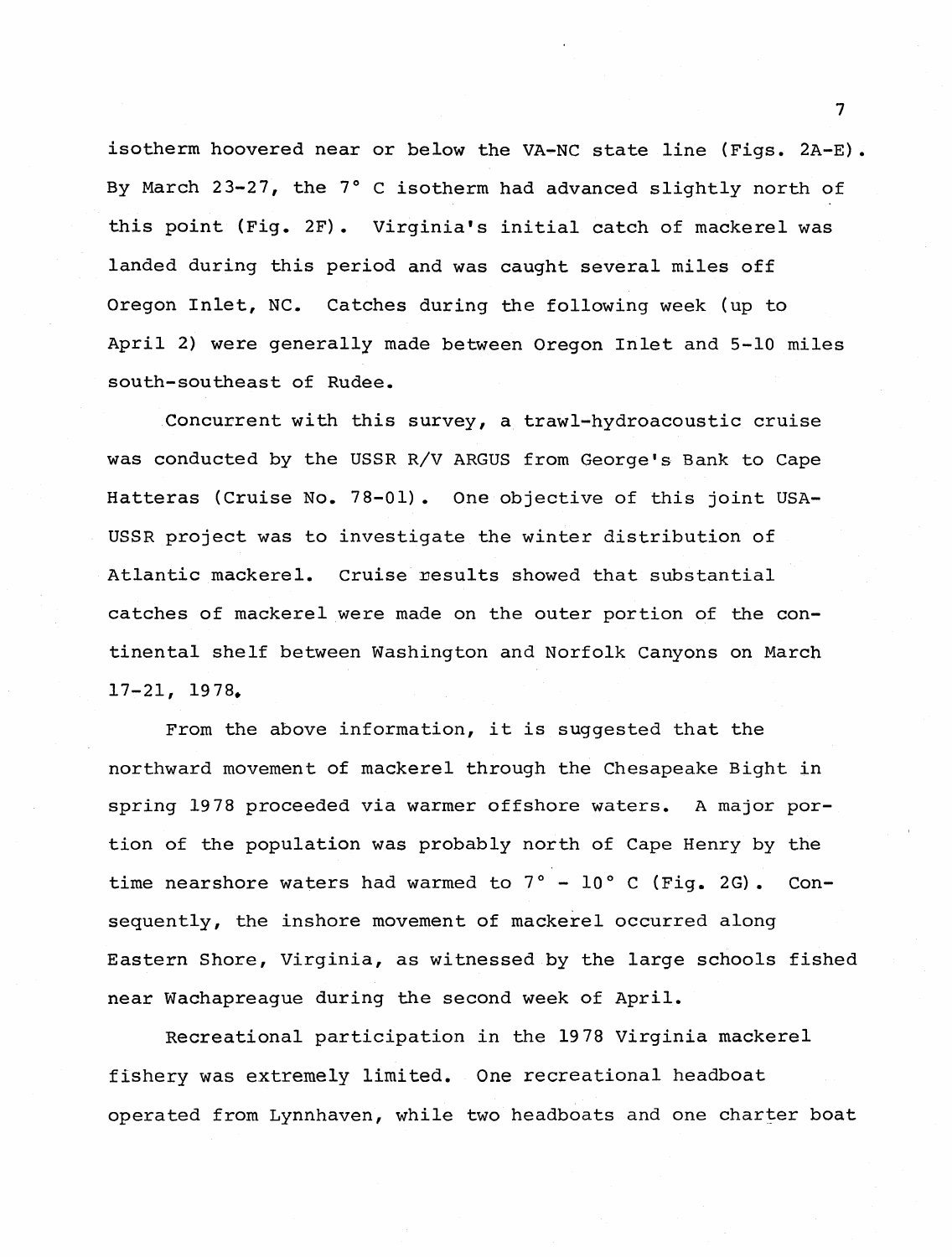sailed from Rudee. Several small sportfishing vessels also fished from Rudee. The Wachapreague fleet was composed primarily of charter boats, whose parties primarily sought flounder.

The 1978 season was our first attempt to monitor Virginia's tecreational mackerel fishery. Several major problems were encountered. Biological catch data were difficult to collect since the vessel generally arrived dockside near or after sunset and anglers with their iced-down catch were quick to disperse upon docking. With one port sampler, meeting vessels which docked simultaneously at Lynnhaven and Rudee was impossible.

Expense has usually precludeq placement of scientific observers aboard recreational vessels (Huntsman et al. 1978). However, due to the brevity of Virginia's mackerel season and the limited number of participating ports, this method would appear to be relatively inexpensive. Accurate biological and catch data would be readily available. Since a limited number of vessels participate in the fishery, logbooks could be supplied to cooperating captains.

If enacted for 1979, the final FMP for Atlantic mackerel (May, 1978) will require: (1) licensing of all commercial vessels, including head- and charter boats, that fish for or are expected to have incidental catches of mackerel in the FCZ, and (2) licensed vessels to file monthly mackerel catch reports; these reports shall include date, type and size of gear used, locality fished, duration of fishing time, and estimated weight of catch. With this fishery. council action a state monitoring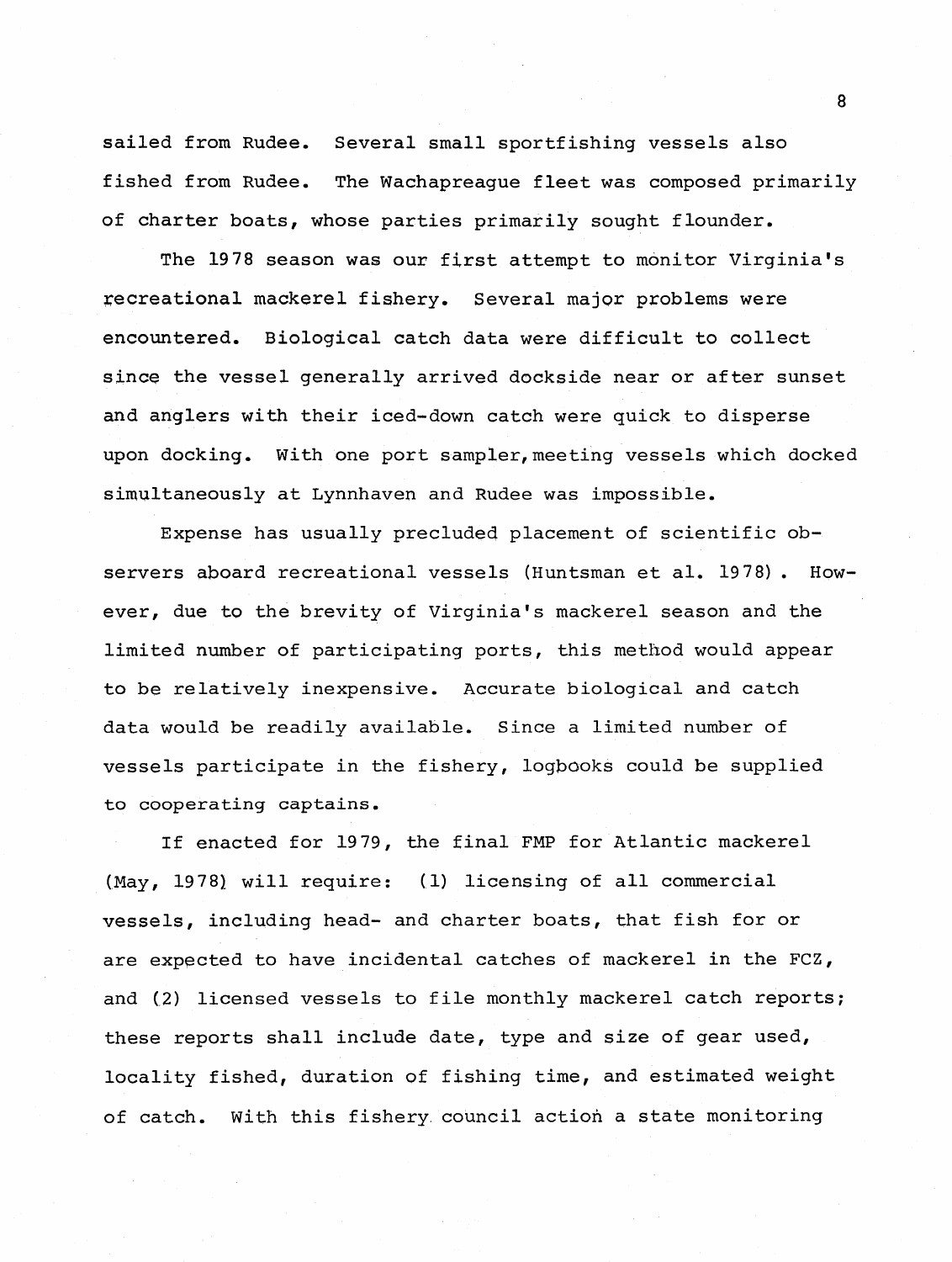program of the 1979 Virginia recreational mackerel fishery will be unnecessary for the FCZ, but might be needed for the 0-3 territorial sea.

#### ACKNOWLEDGMENTS

The author wishes to thank the vessel and marina operators of Lynnhaven, Rudee Inlet, and Wachapreague, Virginia who supplied mackerel catch and effort data, and Dr. Emory Anderson (Northeast Fisheries Center, Woods Hole} who provided the USSR R/V ARGUS cruise report. Also thanks go to Barbara J. Taylor who typed the report.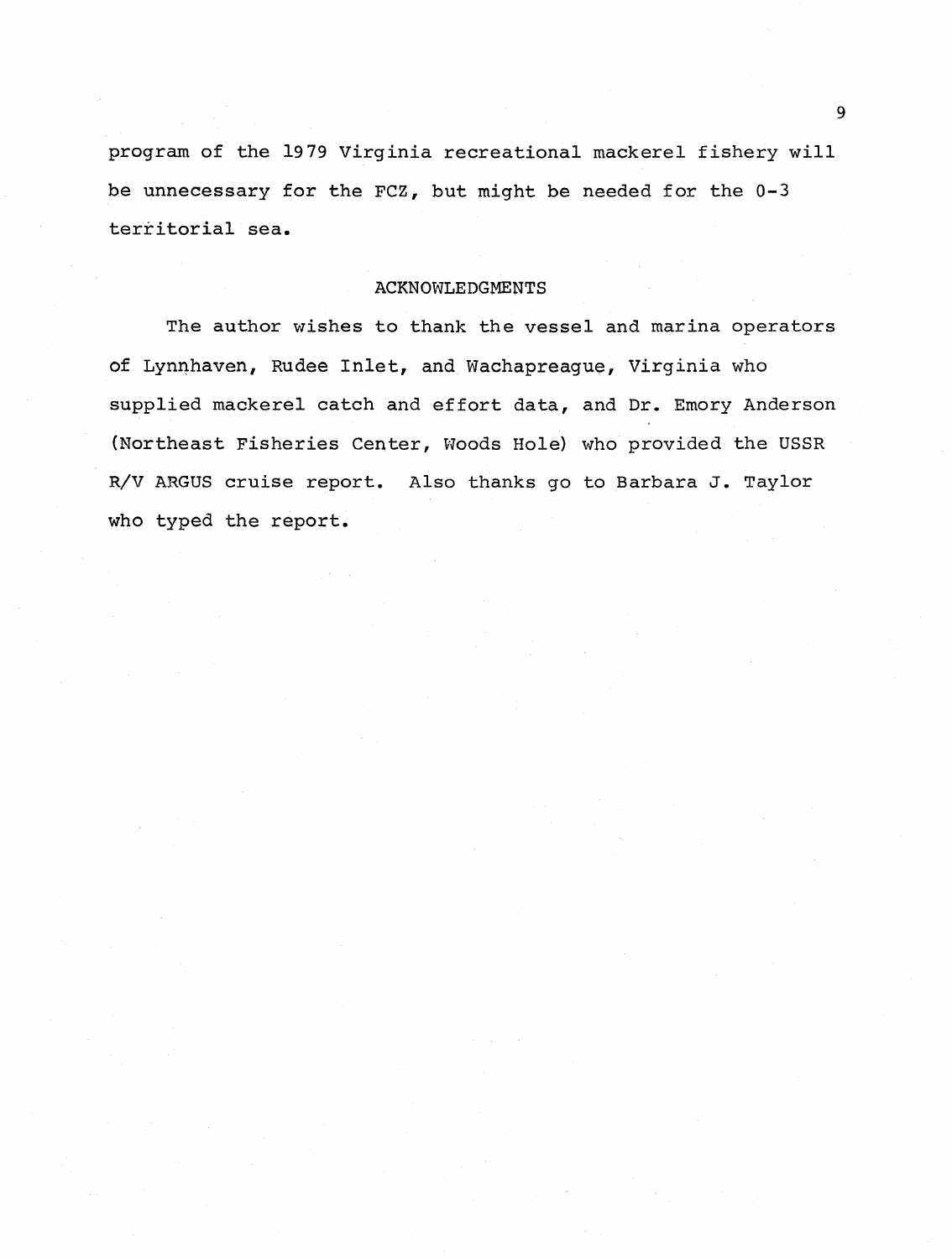#### BIBLIOGRAPHY

- Cruise Results, USSR R/V ARGUS. Cruise No. 78-01. May 10, 1978. Squid, Atlantic Mackerel, and Atlantic Herring Survey (Parts I-III}. Northeast Fisheries Center, woods Hole, MA. Final Environmental Impact Statement and Fishery Management Plan for the Atlantic Mackerel Fishery, May, 1978, Prepared by the Mid-Atlantic Fishery Management Council In Consulatation with the New England Fishery Management Council, South At-Lantic Fishery Management Council and National Marine Fisheries Service.
- Hildebrand, s. F., and w. c. Schroeder. 1928. Fishes of Chesapeake Bay. U.S. Bur. Fish., Bull. 43:202.

Hoy, D. w., and G. M. Clark. 1967. Atlantic Mackerel Fishery, 1804-1965. U.S. Fish. Wildl. Serv., Fish. Leaflet 603:9 p. Huntsman, G. R., D.R. Colby and R. L. Dixon. 1978. Measuring

Catches in the Carolina Headboat Fishery. Trans. Am. Fish.  $Soc.$ ,  $107(2):241-245.$ 

- Parsons, L. s. 1970. Northern Range Extension of the Atlantic Mackerel, Scomber scombrus, to Black Island, Labrador. J. Fish. Res. Bd. Canada 27:610-613.
- Sette, o. E. 1950. Biology of the Atlantic Mackerel (Scomber scombrus} of North America., Part II. Migrations and Habits. U.S. Fish Wild. Serv., Fish. Bull 49. Vol. 51: 251-358.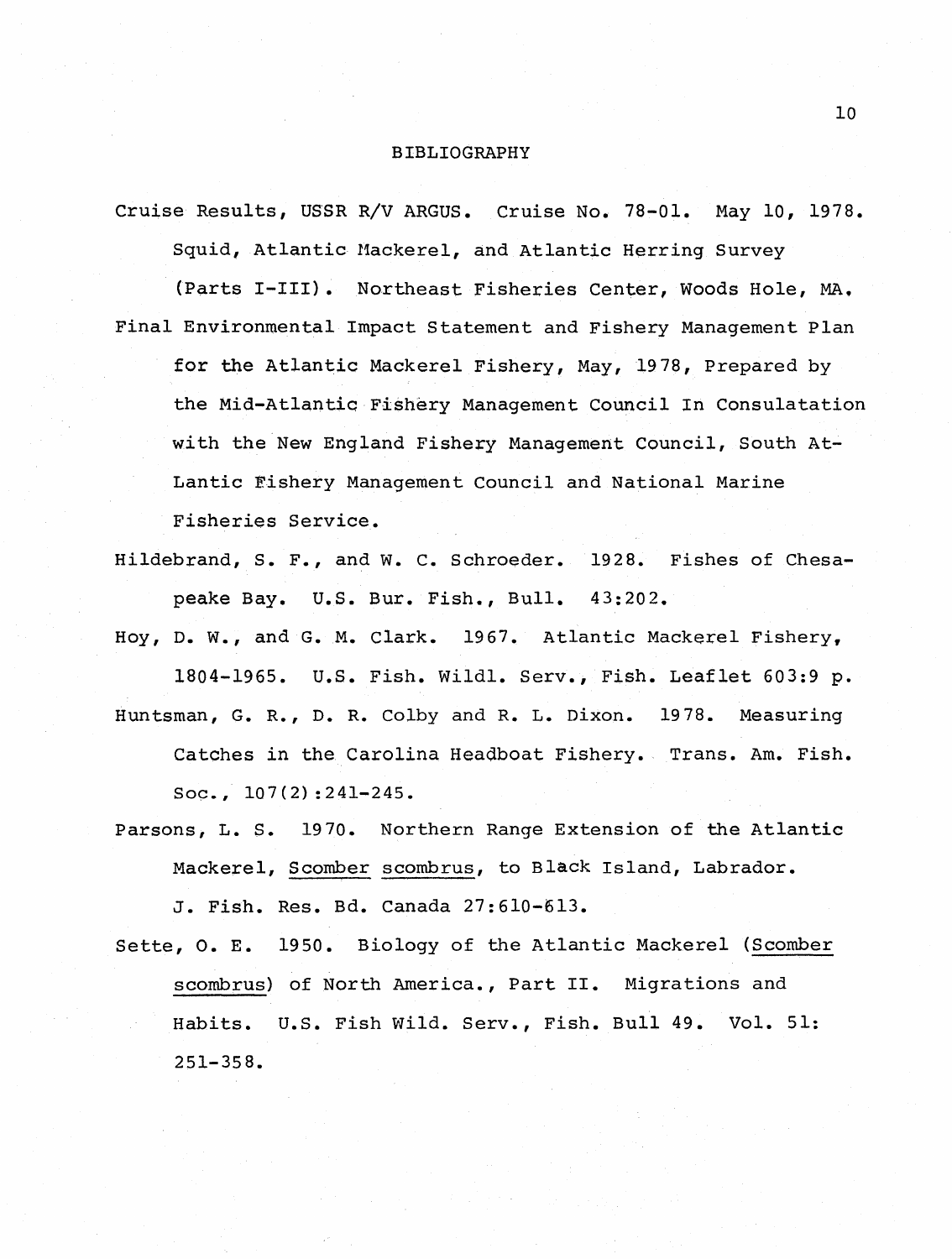|                   | United States |                     |              |               |              |
|-------------------|---------------|---------------------|--------------|---------------|--------------|
|                   |               |                     |              | Other         |              |
| Year              | Commercial    | Recreational        | Canada       | Countries     | Total        |
| 1961              | 1,361         | 6,828               | 5,459        | $\mathbf{11}$ | 13,659       |
| 1962              | 938           | 8,698               | 6,301        | 175           | 16,612       |
| 1963              | 1,320         | 8,348               | 6,363        | 1,299         | 17,330       |
| 1964              | 1,644         | 8,486               | 10,786       | 801           | 21,717       |
| 1965              | 1,998         | 8,583 <sup>1</sup>  | 11,185       | 2,945         | 24,711       |
| 1966              | 2,724         | 10,172              | 11,577       | 7,951         | 32,424       |
| 1967              | 3,891         | 13,527              | 11,181       | 19,048        | 47,647       |
| 1968              | 3,929         | 29,130              | 11,134       | 65,747        | 109,940      |
| 1969              | 4,364         | 33,303              | 13,257       | 114,189       | 165,113      |
| 1970              | 4,049         | 32,078 <sup>1</sup> | 15,690       | 210,864       | 262,681      |
| 1971              | 2,406         | 30,642              | 14,735       | 355,892       | 403,675      |
| 1972              | 2,006         | 21,882              | 16,254       | 391,464       | 431,606      |
| 1973              | 1,336         | 9,944               | 21,247       | 396,723       | 429,250      |
| 1974              | 1,042         | 7,640 <sup>1</sup>  | 16,701       | 321,337       | 347,220      |
| 1975              | 1,974         | 6,503               | 13,544       | 271,719       | 293,740      |
| 1976 <sup>1</sup> | 2,345         | 4,947 <sup>1</sup>  | 15,744       | 219,997       | 243,033      |
| 1977              | $3,000^{2}$   | $5,000^2$           | $20,000^{2}$ | $64,000^{2}$  | $92,000^{2}$ |

 $\frac{1}{s}$ From angler surveys; remaining years estimated (see text).  $2^2$ Estimated. <sup>3</sup> Provisional.

Table 1. Atlantic mackerel catch from ICNAF Subareas 3-5 and Statistical Area 6, 1961-1977, metric tons. (From Atlantic mackerel final FMP, May 1978.)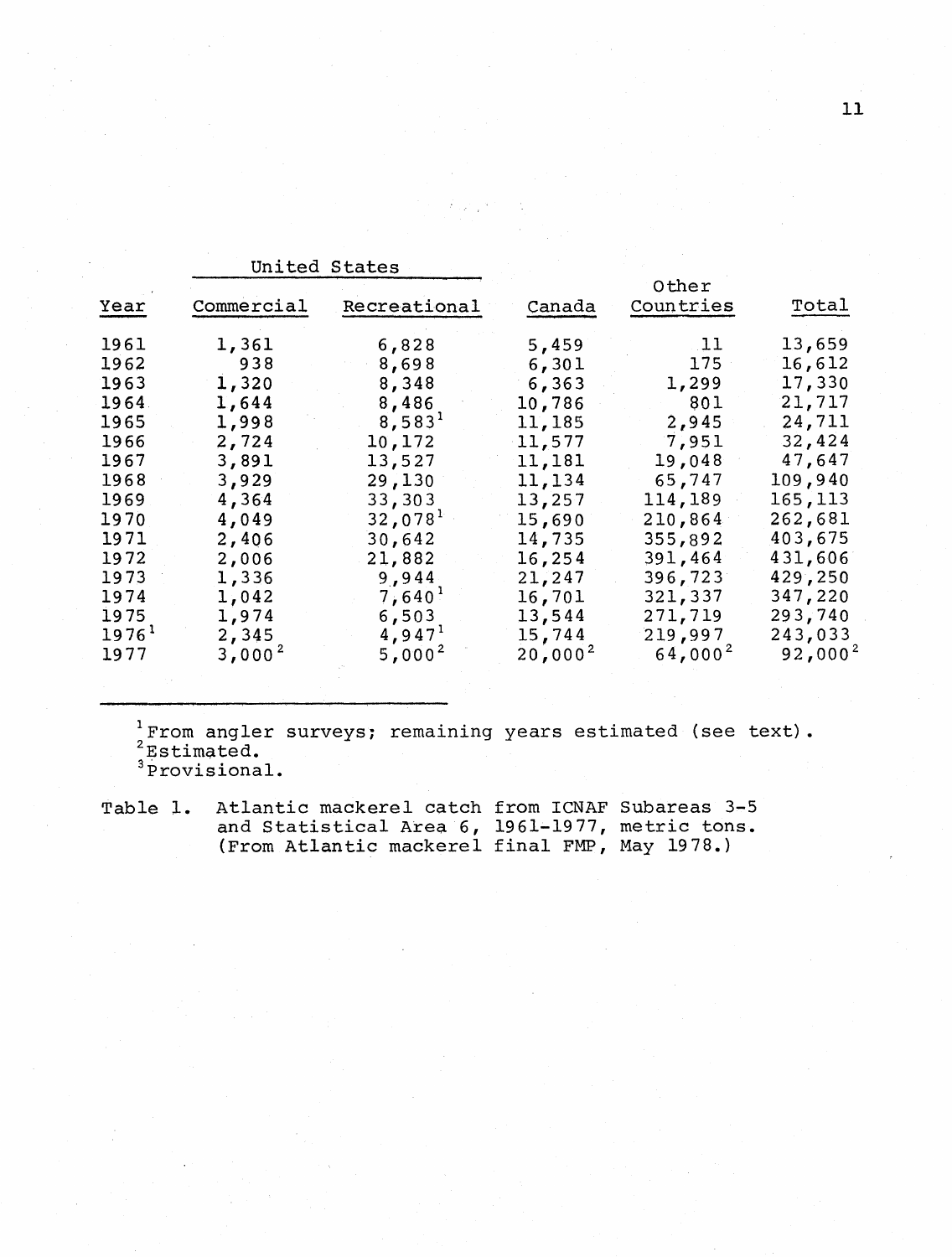Table 2. Catch and Effort Data from Lynnhaven and Rudee Inlets on Atlantic Mackerel, 27-III-78 to 2-IV-78.

 $\mathcal{L}(\mathcal{L}(\mathcal{L}(\mathcal{L}(\mathcal{L}(\mathcal{L}(\mathcal{L}(\mathcal{L}(\mathcal{L}(\mathcal{L}(\mathcal{L}(\mathcal{L}(\mathcal{L}(\mathcal{L}(\mathcal{L}(\mathcal{L}(\mathcal{L}(\mathcal{L}(\mathcal{L}(\mathcal{L}(\mathcal{L}(\mathcal{L}(\mathcal{L}(\mathcal{L}(\mathcal{L}(\mathcal{L}(\mathcal{L}(\mathcal{L}(\mathcal{L}(\mathcal{L}(\mathcal{L}(\mathcal{L}(\mathcal{L}(\mathcal{L}(\mathcal{L}(\mathcal{L}(\mathcal{$ 

| Date                                      | Port                   | Vessels Fishing                                                                                                                                      | #<br>Fishermen | Estimated Weight<br>Landed (lbs.)         | Area Fished                                              |
|-------------------------------------------|------------------------|------------------------------------------------------------------------------------------------------------------------------------------------------|----------------|-------------------------------------------|----------------------------------------------------------|
| $27 - III - 78$                           | Lynnhaven<br>& Rudee   | No vessels out                                                                                                                                       |                |                                           |                                                          |
| $28 - III - 78$                           | Lynnhaven<br>Lynnhaven | 1 Recreational Headboat<br>1 Commercial Headboat                                                                                                     | 22             | 1000<br>1000                              | off Oregon Inlet                                         |
| $29 - III - 78$                           | Lynnhaven<br>Rudee     | 1 Recreational Headboat<br>2 Recreational Headboat                                                                                                   | 25<br>29<br>30 | $300 - 400$<br>$300 - 400$<br>$300 - 400$ | off Oregon Inlet<br>off Oregon Inlet<br>off Oregon Inlet |
|                                           | Rudee                  | 1 Charter Boat                                                                                                                                       | 6              | 17                                        | off Oregon Inlet                                         |
| $30 - III - 78$<br>and<br>$31 - III - 78$ |                        | Adverse weather<br>conditions                                                                                                                        |                |                                           |                                                          |
| $1 - IV - 78$                             | Lynnhaven              | 1 Recreational Headboat<br>1 Commercial Headboat                                                                                                     | 30             | 300<br>300                                | 5-10 miles SSE<br>of Rudee Inlet                         |
|                                           | Rudee                  | 2 Recreational Headboat<br>-mate from one of the<br>above headboats re-<br>ported sighting 4<br>small sportfishing<br>vessels in the area<br>fished. | 50             | 400                                       | 5-10 miles SSE<br>of Rudee Inlet                         |
| $2 -$<br>$IV-78$                          | Lynnhaven              | 1 Commercial Headboat                                                                                                                                |                | 3000                                      | Near high rise<br>of Ches. Bay                           |
|                                           | Rudee                  | 2 Recreational Headboat                                                                                                                              | 45<br>42       | 300<br>300                                | Bridge Tunnel<br>5-10 miles SSE<br>of Rudee Inlet        |
|                                           |                        | 2 Charter Boats                                                                                                                                      | 4<br>5         | $25 - 30$<br>$25 - 30$                    | 5-10 miles SSE<br>Ń<br>of Rudee Inlet                    |
|                                           |                        | 2 small sportfishing<br>vessels also sight-<br>ed in the area.                                                                                       |                |                                           |                                                          |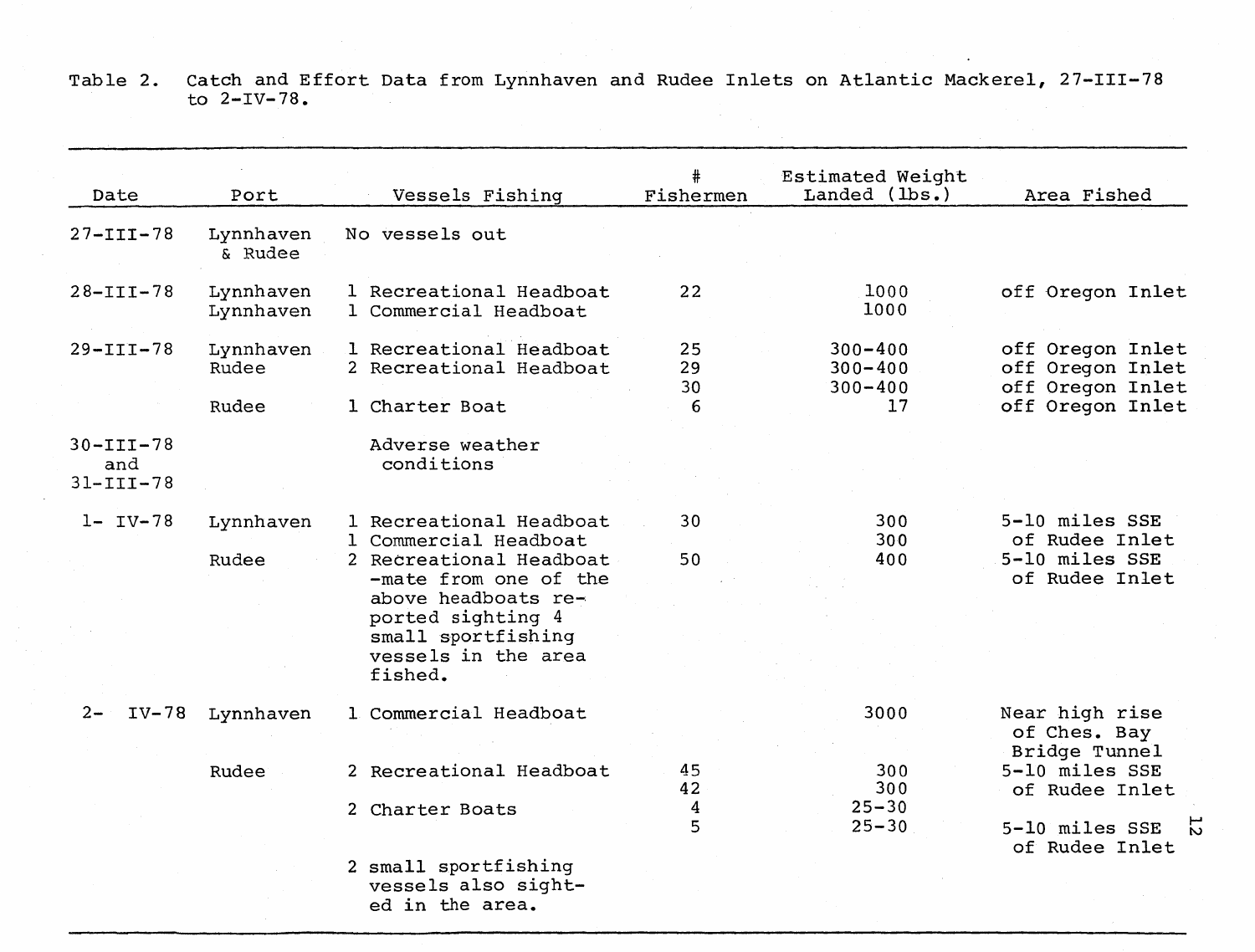

Figure 1. Mackerel spawning stock biomass in 1962-77 and abundance at age 1 of the 1961-77 year-classes. (Open circles indicate estimated year-class sizes.) (From Atlantic mackerel final FMP, May sizes.)<br>1978.)